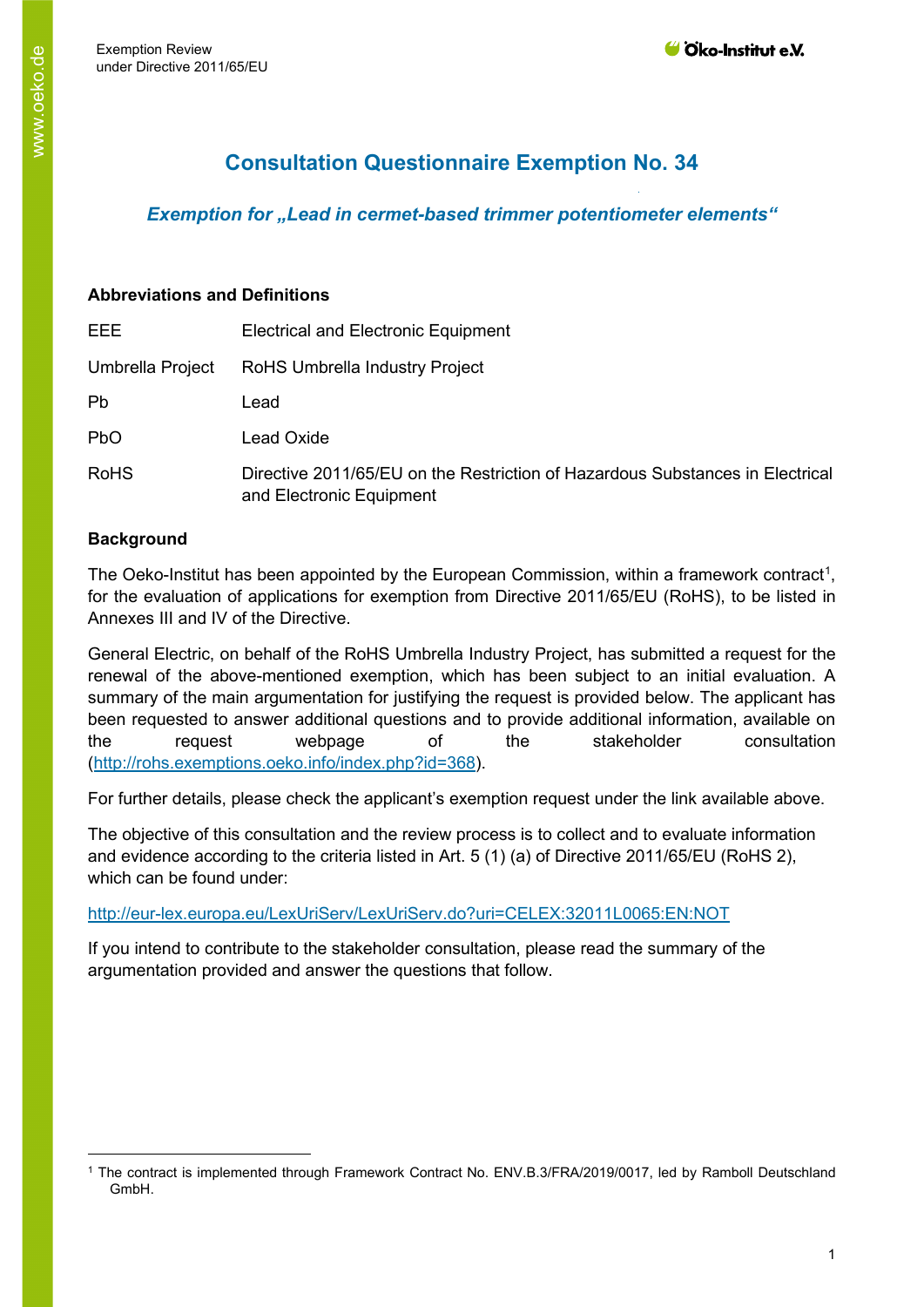## **1. Summary of argumentation of applicant on the justification of the exemption**

## **1.1. Background**

On behalf of the Umbrella Project General Electric applies for the renewal of Ex. 34 of Annex III of the RoHS Directive:

#### *"Lead in cermet-based trimmer potentiometer elements"*

The Umbrella Project submitted two applications (RoHS Umbrella Industry Project 2020b; 2020a) for this purpose, one applying for the exemption for categories 1-10 and a second application applying for the exemption for category 11. It applies for the exemption for the maximum duration applicable to each category (5-7 years).

## **1.2. Volume of lead to be placed on the EU market through the exemption**

The RoHS Umbrella Industry Project (2020b) specifies that the content of lead-oxide (PbO) in the homogenous material (glass) is 40-50%. As for the amount of Pb placed on the market through these articles, EEE are used in a wide range of final products and markets, and the Umbrella Project contends that it is impossible to provide a precise figure of the amount of lead included in glass and ceramic components in the EU for EEE.

In a later communication, the Umbrella Project (2021) provide a rough estimate that "*Less than 10 kg/yr of Pb element present into the glass frits and lead monoxide (both present in inks composition) for Sfernice Potentiometers & Trimmers department*".

## **1.3. Technical description**

Lead is explained to be used in resistive inks in glass to obtain appropriate physical characteristics as a functional element in potentiometers. Potentiometers are electronic components the resistance of which can be varied manually by the user. These contain a resistive material (the cermet) and a sliding contact that is moved across the cermet surface to vary the component's electrical resistance. (RoHS Umbrella Industry Project 2020b)

## <span id="page-1-0"></span>**1.4. Applicant's justification for the requested exemption**

RoHS Umbrella Industry Project (2020b) specifies mechanical endurance and contact resistance variation as critical properties provided by lead in this application. Further characteristics are detailed for cermet potentiometers that contain lead:

- Long lifetime, typically up to 50,000 rotation cycles;
- Low temperature coefficient (TC) 50 ppm/°C which is lower than other types of potentiometer;
- High level of heat dissipation;
- Wide operating temperature range, -55 °C to +125 °C;
- Higher wattage rating, e.g. 3 watts:
- Low reactance at high maximum frequency;
- Good resolution (resolution is the smallest possible change in resistance ratio);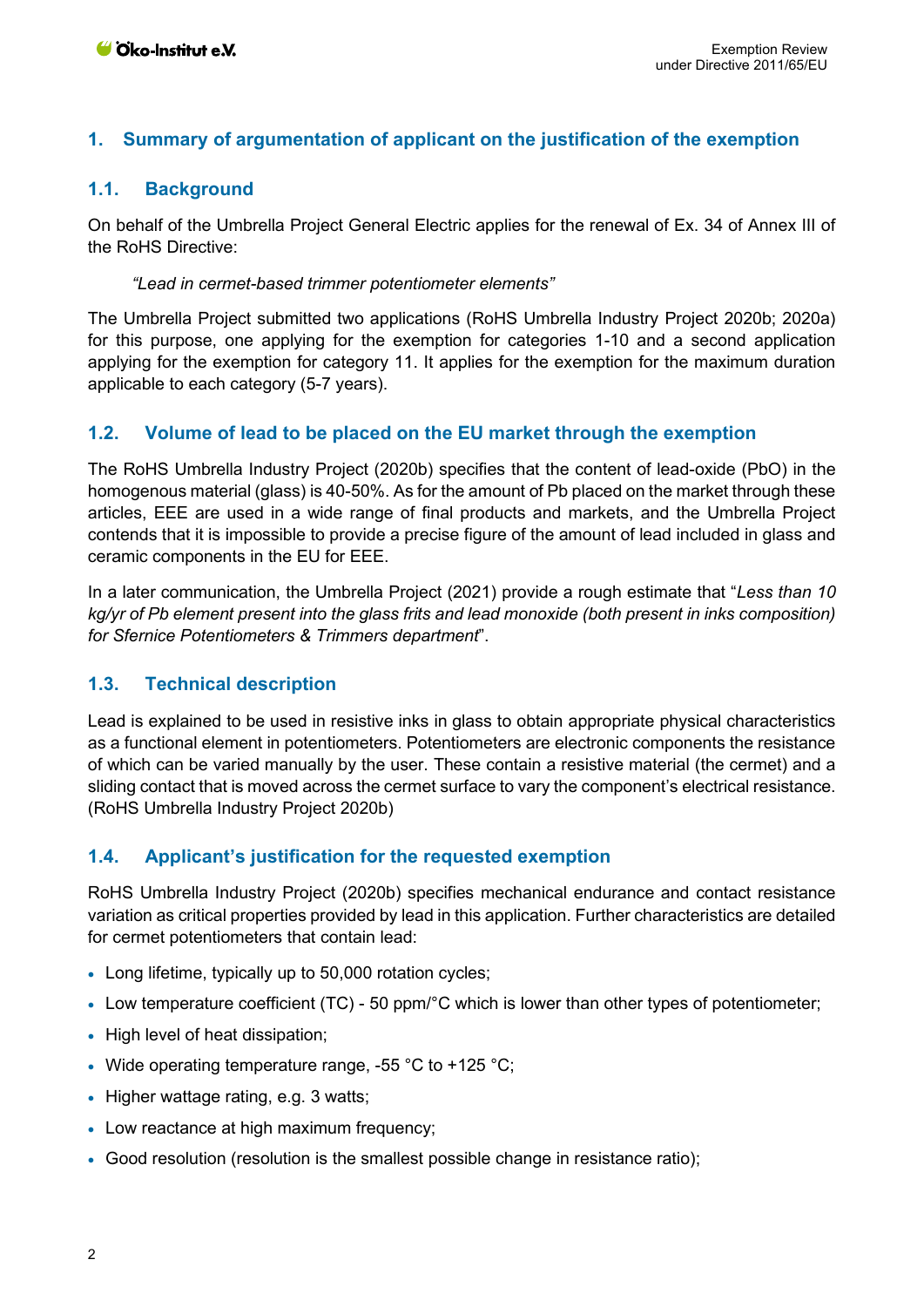- Low electrical noise when resistance is adjusted:
- Small size enabling use in high density microelectronic circuits.

According to Umbrella Project (2021) the main parameters demonstrating the quality of a potentiometer are:

- Total resistance drift percentage;
- Wiper-track contact resistance variation percentage;
- Percentage of the maximum wiper-track contact resistance.

with "*all of these three parameters to be measured during forthcoming tests. Among them: mechanical endurance, electrical endurance, thermal shock cycles*".

For replacement, the following issues also have to be taken into account, for cermet trimmers using lead: (RoHS Umbrella Industry Project 2020b)

- can be of a very small size, unlike all other types;
- are not sensitive to Electrostatic Discharge (ESD), unlike some other types<sup>[2](#page-2-0)</sup>;
- do not need reverse polarity or surge protection, unlike other types;
- can work at high temperature without Ohm-value drift.

#### **1.4.1. Availability of alternatives (Substitution or Elimination, roadmap to substitution, reliability of substitutes)**

RoHS Umbrella Industry Project (2020b) state that despite extensive research, no suitable substance for substituting Pb has been identified. Boron, phosphorus, zinc, tin, bismuth, etc., have been investigated as elements for substituting Pb as a constituent element of glass. However, these potential substitute materials, when compared with lead-containing glasses, give chemical stability and mechanical strength of the glasses that are both inferior and are insufficient to meet the required functionality. This inferior performance results in significantly shorter lifetimes, resulting in the equipment reaching end of life much sooner than is required for the end-use equipment. Tests also showed that substitute-types of lead-free glass resulted in the generation of electrical noise, which is unacceptable for most applications. The critical point is explained to be the surface roughness of the ink after firing, which quickly degrades the sliding contact (wiper) or creates unacceptable electrical noise.

According to RoHS Umbrella Industry Project (2020b), preliminary tests with lead-free inks seem to show that a lubricant shall be necessary. Even with a lubricant, the same performance is not expected to be reached with all ohmic values

As for technical alternatives, RoHS Umbrella Industry Project (2020b) explains that alternative types of potentiometer have different technical performance and are also larger, making them unsuitable in applications where cermet trimmer potentiometers are used. There are many types of potentiometers (variable resistors) on the market, but each type has a unique combination of performance criteria which determines when they are suitable. The application provides a table (pg. 10) comparing these properties for various potentiometer types (conductive plastic, carbon and wire

<span id="page-2-0"></span><sup>2</sup> In a later communication, Umbrella Project (2021) specified "potentiometers made with CerMet ink that are less ESDsensitive than potentiometers made with a carcer ink" as other types, explaining that for the former, it has been shown that a couple of kilovolt can be applied without causing functional damage.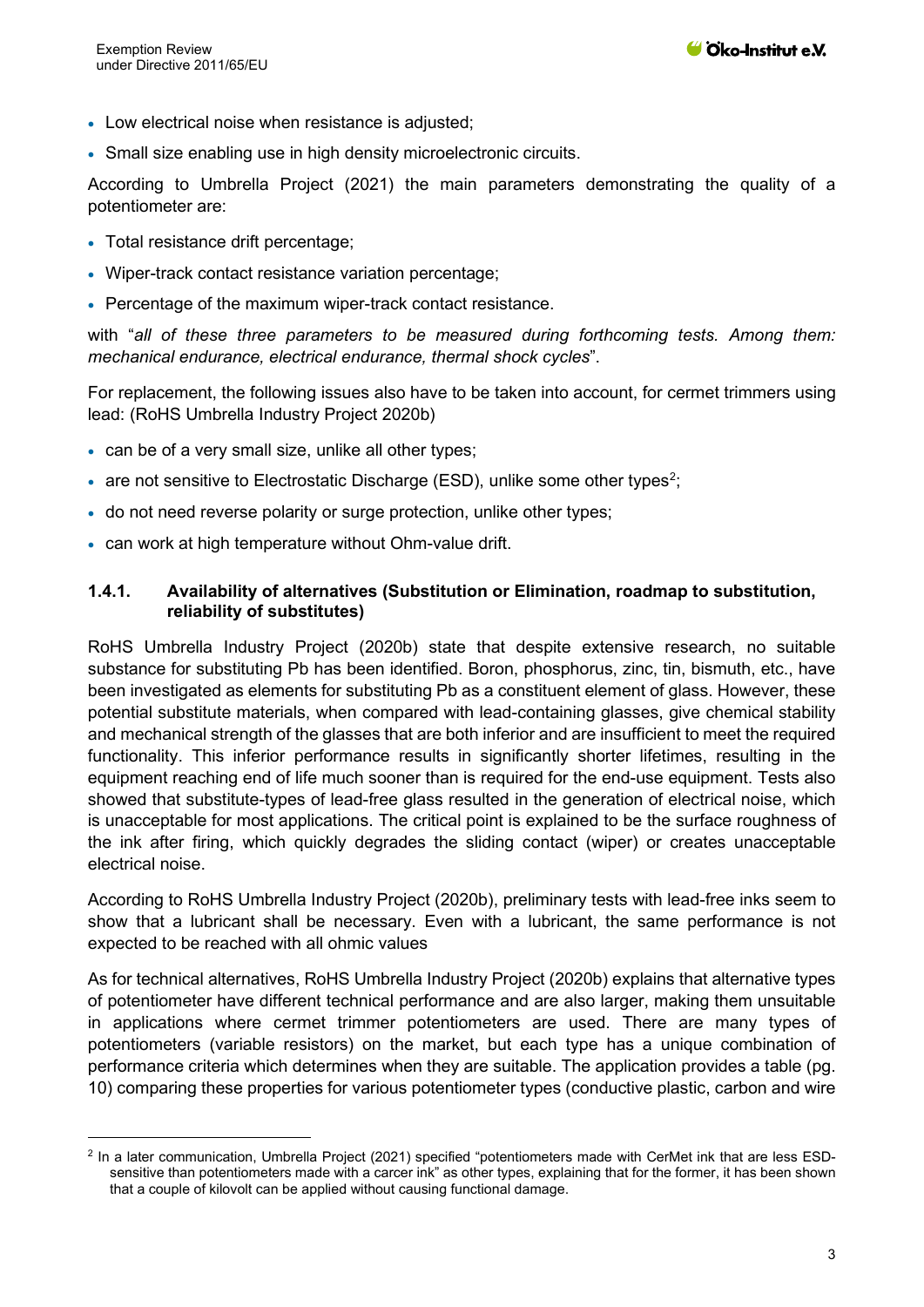wound) to show how the combination of performance of cermet's is different to all other types of potentiometer and so one type cannot be substituted by another and achieve the same performance.

The cermet type provides a performance with no drift for hundreds of hours at 150°C. With Bakelite (carbon) inks for example, there are several %-points of drift for every 96 hours of testing at 125°C. Cermet is robust enough to withstand the force of the wiper. Particularly in miniature devices, accurate, repetitive determination of the force of the wiper is difficult. For cermet -based units, a wiper force from 10cN up to 150cN can be used. Bakelite pots are of a poorer quality than Cermet. The wear of the inks used on Bakelite is quicker than the Cermet ones. Cermet potentiometers can work up to 125°C and can work up to 210°C under defined circumstances.

Additional alternative technologies to cermet trimmer/ potentiometers are mentioned, however without giving more detail:

- Conductive plastic inks;
- Other technology (optic, magnetic, digital).

When asked to provide further detail as to the above alternative technologies, the Umbrella Project (2021) did not provide such detail but stated that "*Some fields such as aeronautics are rather conservative. To have in mind that if they show interest in a new technology, it would take them several years to start introducing it to their airplanes*."

#### **1.4.2. Environmental and health arguments**

Environmental arguments were not raised as the main justification for this exemption.

#### **1.4.3. Socio economic aspects**

RoHS Umbrella Industry Project (2020b) states that deletion of this exemption would prevent the sale of thousands of types of electrical equipment that rely on these into the EU. These types of equipment will include essential medical devices, test equipment, IT, telecoms, industrial controls etc., that are essential for health, environmental protection and manufacturing businesses in the EU.

## **2. Questions for stakeholders**

- 1. The applicant specifies various parameters where lead-based potentiometers perform better than lead-free alternatives, however the required performance range has not been specified for most of these (See section [1.4](#page-1-0) in this respect). Please provide data as to the relevant performance range that substitute candidates for lead based potentiometers must show in relation to various parameters to be considered as viable alternatives. Please furthermore explain whether all properties are required in all cases or only for specific application types.
- 2. The applicant has requested an exemption, proposing the following wording formulation:

*"Lead in cermet-based trimmer potentiometer elements"* 

- a. Do you agree with the scope of the exemption as proposed by the applicant?
- b. Please suggest an alternative wording and explain your proposal, if you do not agree with the proposed exemption wording.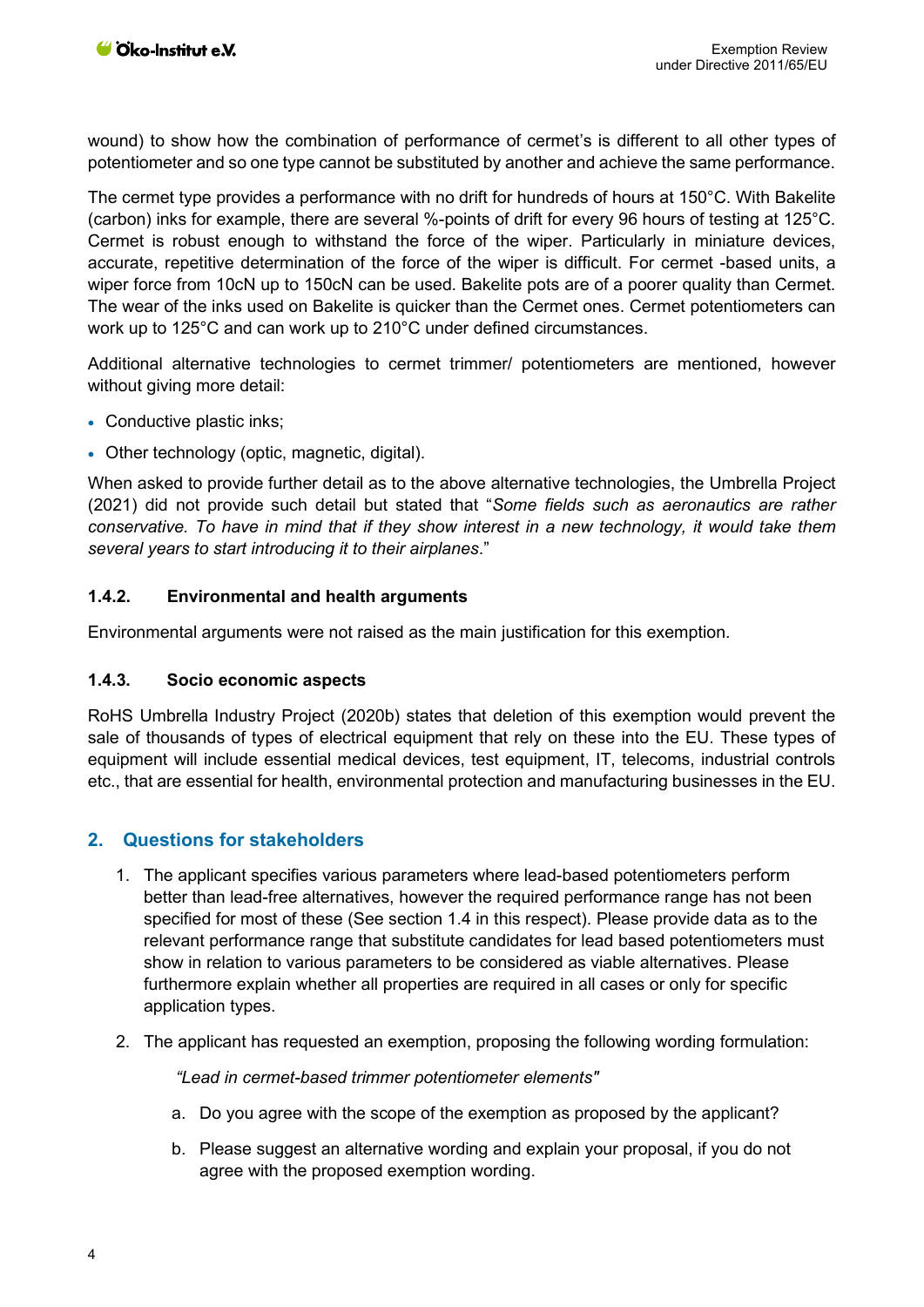- c. Please explain why you either support the applicant's request or object to it. To support your views, please provide detailed technical argumentation / evidence in line with the criteria in Art. 5(1)(a) to support your statement.
- 3. Please provide information concerning possible substitutes or developments that may enable reduction, substitution or elimination, at present or in the future, of *"Lead in cermetbased trimmer potentiometer elements"*; In this respect, please provide additional data on "Conductive plastic inks"; and "Other technology (optic, magnetic, digital)" for which the applicant has not provided detail.
	- a. In this regard, please provide information as to alternatives that may cover part or all of the applicability range of *"cermet-based trimmer potentiometer elements"*;
	- b. Please provide quantitative data as to application specifications to support your view.
- 4. Please provide information as to research initiatives which are currently looking into the development of possible alternatives for some or all of the application range of *"cermetbased trimmer potentiometer elements"*.
	- a. Please explain what part of the application range is of relevance for such initiatives (in what applications substitution may be possible in the future).
	- b. Please provide a roadmap of such on-going research (phases that are to be carried out), detailing the current status as well as the estimated time needed for further stages.
- 5. As part of the evaluation, socio-economic impacts shall also be compiled and evaluated. For this purpose, please provide details in respect of the following:
	- a. Please estimate possible amounts of waste to be generated through a forced substitution should the exemption not be granted. In this respect, please clarify whether devices placed on the market before the 22 July 2021 could still be serviced through the spare parts provision stipulated in the Directive under Article 4.
	- b. Please estimate possible impacts on employment in total, in the EU and outside the EU, should the exemption not be granted. Please detail the main sectors in which possible impacts are expected – manufacture, supply chain, retail, etc.
	- c. Please estimate additional costs associated with a forced substitution should the exemption not be granted, and how this is divided between various sectors (e.g. private, public, industry: manufacturers, suppliers, retailers, end-users).
- 6. Please provide any further information and/or data that you think is of importance to substantiate your views.

**In case parts of your contribution are confidential, please provide your contribution in two versions (public /confidential). Please also note, however, that requested exemptions cannot be granted based on confidential information!**

**Finally, please do not forget to provide your contact details (Name, Organisation, e-mail and phone number) so that Oeko-Institut can contact you in case there are questions concerning your contribution.**